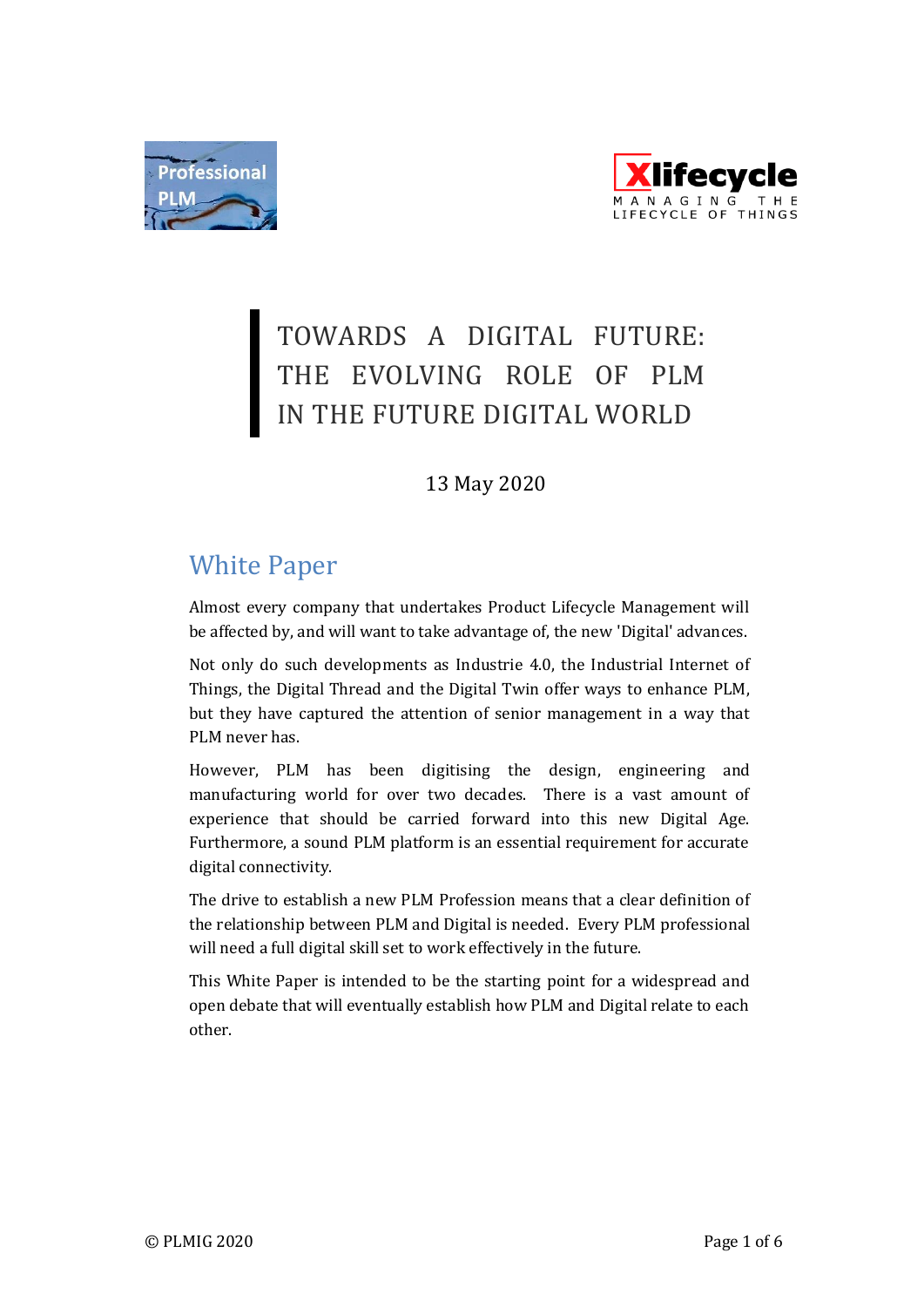# TABLE OF CONTENTS

# <span id="page-1-0"></span>1. PURPOSE OF THIS WHITE PAPER

The purpose of this White Paper is to put forward a neutral picture of the role of Product Lifecycle Management (PLM) in the ever-changing Digital landscape, and of how Digital is transforming PLM.

This may help to answer questions such as how to:-

- (Re-)define the place of PLM in the wider digitalisation landscape, from product creation to smart factory / Industry 4.0 and the wider digital thread
- Assess the evolving capabilities of digital twins, PLM and other enterprise platforms across the digital thread – and how they interface from a data, process, functions / people perspectives
- Set the direction for future digital PLM evolution and integration strategies – defining clear boundaries with other digital platforms and their respective usages
- Assess digital, business transformation requirements and PLM roadmap to enhance value creation from this digital future

Feedback is invited so that this can be iterated into a concise and accurate reference document for future discussion.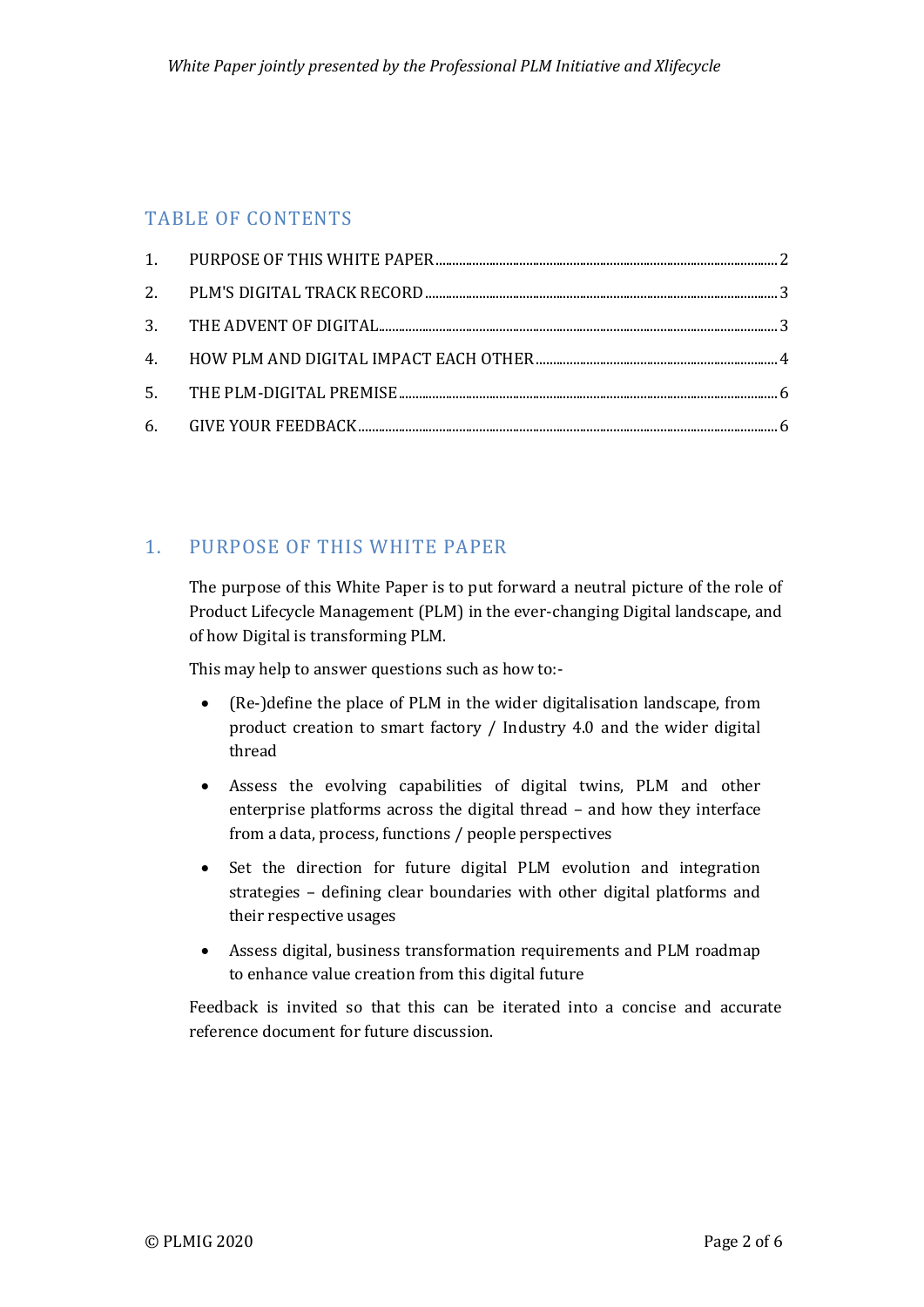# <span id="page-2-0"></span>2. PLM'S DIGITAL TRACK RECORD

It could be said that the entire 'Digital' phenomenon that we see today began with the earliest origins of Product Data Management (PDM) in the 1980s.

Manufacturing companies were already using computers to support or control their factory operations, using text-based Manufacturing Resource Planning (MRP) systems, but products were designed on drawing boards until the advent of Computer Aided Design (CAD).

This meant that, for the first time, digital information became part of the overall product development process. Initially, 2D drawings created digitally were sent in paper form to suppliers and customers. This digital data had to be controlled, which gave rise to Engineering Data Management (EDM), and the first logic of how such data should be handled. Gradually, 2D data became an ever more complete 3D representation, and the understanding of how to deal with it evolved via PDM to PLM.

Over the same timeframe, general advances in computing power and connectivity meant that customers and suppliers could transfer, process and return such data, leading to the current knowledge of how this all can be managed.

This long-term evolution of expertise is sharp contrast to the headlong development of the 'Digital Wave', where the mantra seems to be "connect everything, because it is possible".

It has long been known that one should not automate chaos. The knowledge and experience of PLM must be a fundamental part of any sensible and structured Digital programme.

# <span id="page-2-1"></span>3. THE ADVENT OF DIGITAL

In essence, Digital is a solution looking for a problem: "We have masses of computing power and connectivity – what can we do with it?" Unusually in such cases, it happens to find lots of problems to solve.

At the beginning of the PLM timeframe, in the 1980s, computing was primitive and separate. The earliest CAD systems ran on cabinet-sized computers with 8MB of memory, which needed an air-conditioned room and had to be wired under the floor to terminals at the far side of the office. When it first became possible to connect desktop computers over an Ethernet, it was a revelation.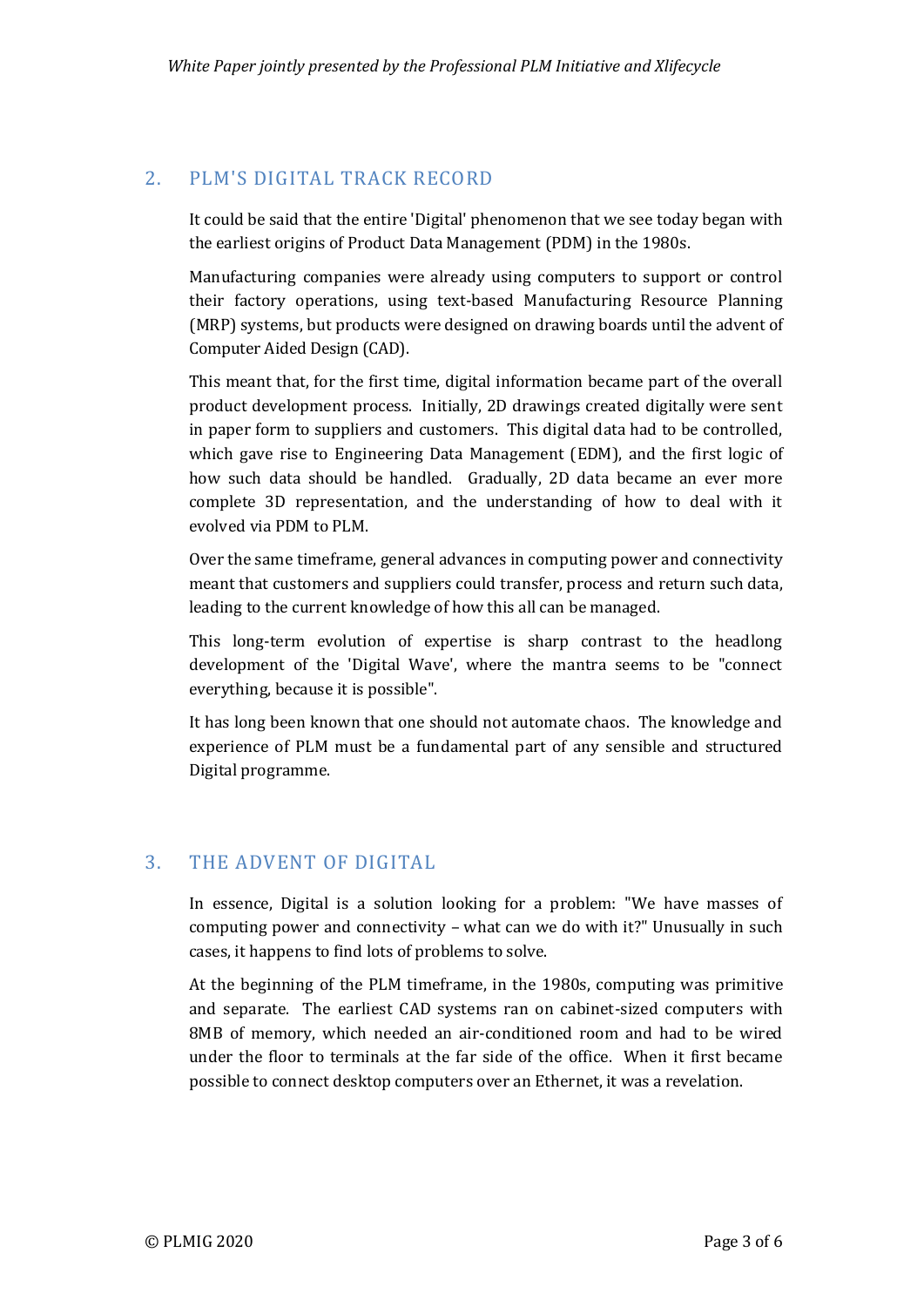#### [cont.]

Since then, computing power and connectivity have continuously multiplied, so that now any computing device in the world can be interfaced with any other at minimal cost. It has spawned the new Digital industry, most of which has nothing to do with PLM.

'Digital' is much bigger than PLM, and encompasses such things as machine control and analytics; agriculture systems that monitor the yield of every square metre of land; and the ability to switch your heating on before you set off home.

This means that senior management within a company are likely to see 'Digital' as a brand new opportunity, and fail to see the connection with PLM – or even neglect PLM completely as "yesterday's technology".

Nevertheless, Digital offers massive opportunities to enhance the capability of PLM in terms of collaboration along the value chains, and integration of the product lifecycle. Every company should have a PLM Strategy and a Digital Strategy, and the two should be closely coupled.

# <span id="page-3-0"></span>4. HOW PLM AND DIGITAL IMPACT EACH OTHER

PLM and the new Digital Wave impact each other in several ways.

*Alignment to Smart Factory / Industrie 4.0*

How are data analytics used on the shop floor to run and improve operations, such as links to PLCs / SCADA systems? Where and how is the IIoT being applied? How do MES / MOM solutions organise and coordinate their data? What are the high-level feeds from ERP and PLM to MES/MOM? What are the "feedback loops" and related business processes across these platforms?

#### **Shop floor to top floor data continuity: joining the dots along the Digital Thread**

What is the Digital Thread: are there one or multiple "threads" across the enterprise? How are virtual and Digital Twins created along this Digital Thread? What are the different scope, usage, and target audiences across PLM, ERP and MES/MOM? What data sets are upstream and what are the master data systems? What business capabilities are supported by these data sets? How are "data overlaps" managed, and is there a link to master data management?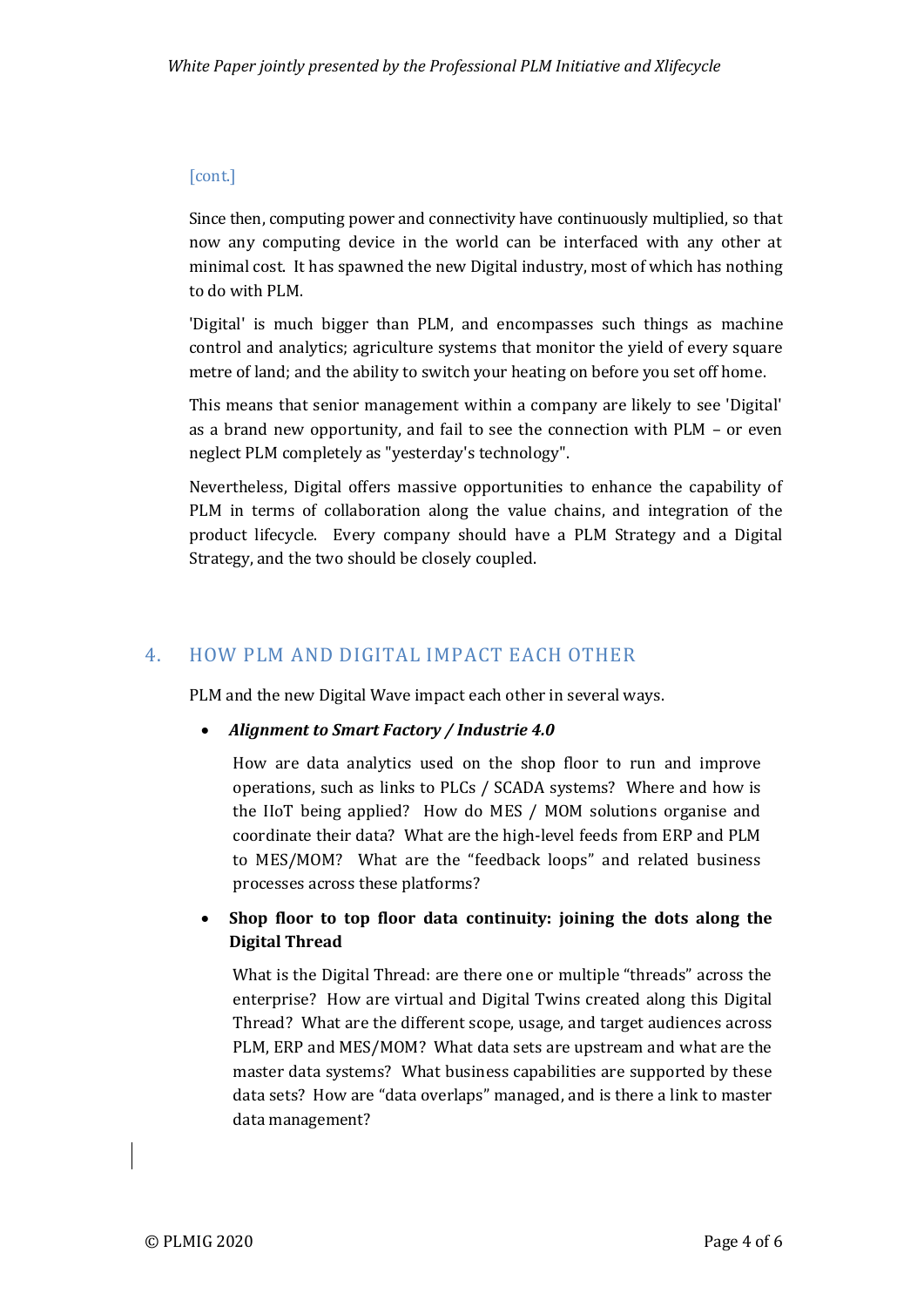#### [cont.]

#### *Business integration requirements across enterprise functions*

Including: Design Engineering and Marketing; Engineering and Product Development; Engineering and Programme Management; Engineering and Manufacturing; Virtual Build and Manufacturing Engineering; Engineering, Manufacturing and Service.

Which virtual / digital twins are used (for what purpose and how) across these functions?

#### *Platform integration across PLM-ERP-MES*

What are the core data flows and interfaces across these platforms: PLM-ERP, ERP-MES, and PLM-MES/MOM? What is the IT point of view on data integration strategies (point to point, hub and spoke, ESB, overlay, etc.)?

#### *Evolving PLM complexity and growing platform integration requirements*

Is the PLM scope changing beyond what used to be the traditional "PLM eco-system"? What are the new PLM boundaries? How to define robust PLM roadmap in the wider context of hyperconnected digital thread?

What are the implications to how PLM is to be implemented? How to implement change in this new paradigm? Does it require new approach to enterprise data governance while implementing digital continuity?

How to assess "PLM maturity" in this new digital complexity (it is not only about business capabilities anymore, but also ability to integrate seamlessly, ability to change and speed of change)?

How to prioritise digital transformation efforts to deliver robust, yet scalable and agile PLM roadmaps?

It is the aim of the Professional PLM Initiative to generate neutral, agreed answers to these questions, so that the role of a future PLM Professional in the Digital Future can be defined.

The process of clarifying and defining this is likely to enable product-oriented companies to establish their own PLM-Digital Roadmap that integrates the best opportunities of each discipline.